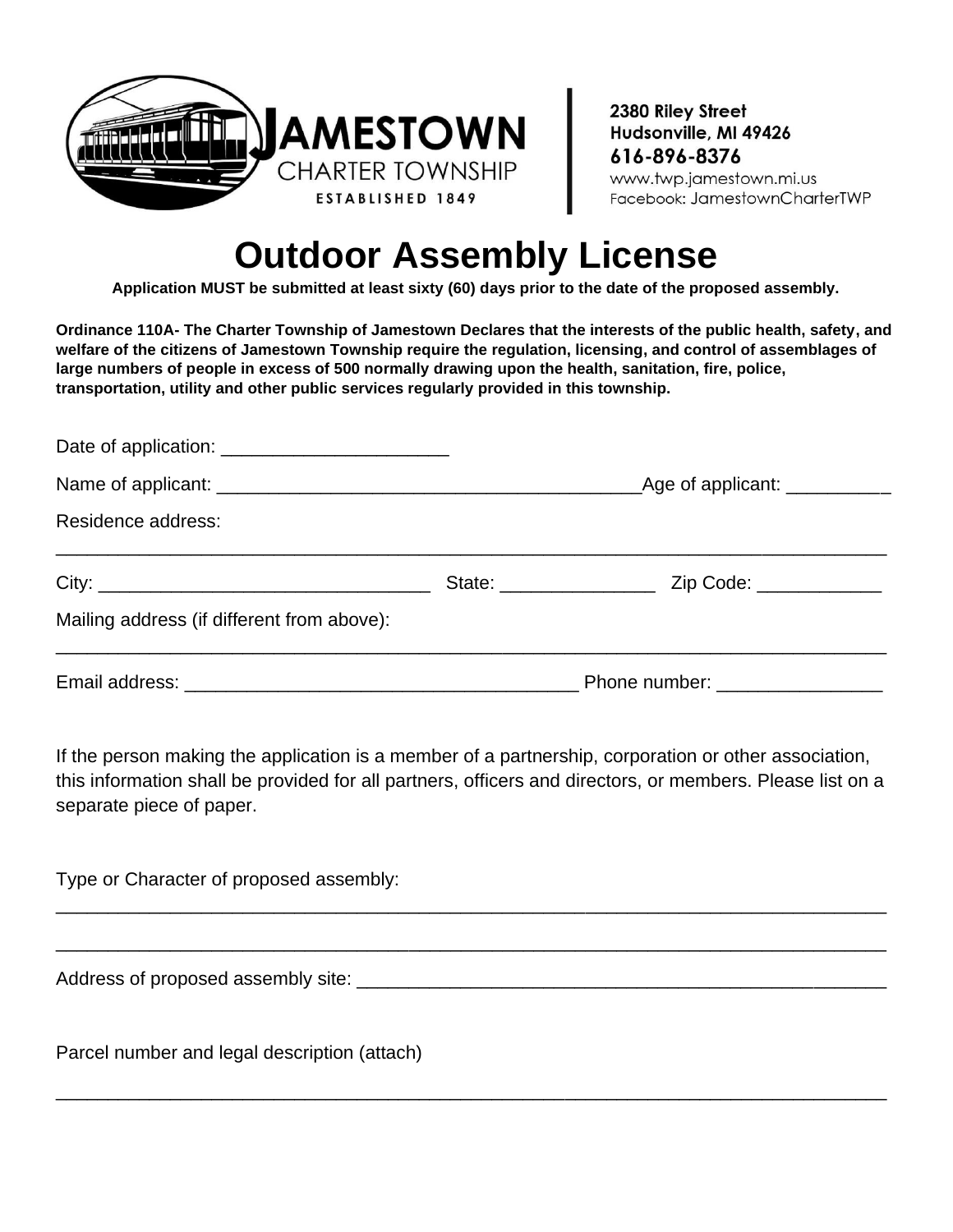If the applicant is not the property owner, the affidavit below must be completed by the owner indicating consent to the use of the site for the proposed assembly.

| AFFIDAVIT OF PROPERTY OWNER                                                                 |  |
|---------------------------------------------------------------------------------------------|--|
|                                                                                             |  |
|                                                                                             |  |
|                                                                                             |  |
| Signature of property owner signifying permission to use the property for outdoor assembly: |  |
| Proof of Ownership: Deed ________ Tax Record: ________ Other: _______                       |  |

Date(s) of assembly: \_\_\_\_\_\_\_\_\_\_\_\_\_\_\_\_\_\_\_\_\_\_\_\_\_\_\_\_\_\_\_\_\_\_\_\_\_\_\_\_\_\_\_\_\_\_\_\_\_\_\_\_\_\_\_\_\_\_\_\_\_\_\_

Hours of assembly:

Estimate of maximum number of attendees expected at the assembly for each day it is conducted: \_\_\_\_\_\_\_\_\_\_\_\_\_\_\_\_\_\_\_\_\_\_\_\_\_\_\_\_\_\_\_\_\_\_\_\_\_\_\_\_\_\_\_\_\_\_\_\_\_\_\_\_\_\_\_\_\_\_\_\_\_\_\_\_\_\_\_\_\_\_\_\_\_\_\_\_\_\_

Attach sample ticket or other evidence of admission which will be used.

Please provide the following information:

A detailed explanation, *including drawings and diagrams,* where applicable, for the proposed assembly:

- A) Police & fire protection
- B) Food and water supply and facilities
- C) Health and sanitation facilities
- D) Medical facilities and services including emergency vehicles and equipment
- E) Vehicle access and parking facilities
- F) Camping and trailer facilities
- G) Illumination facilities
- H) Communications facilities
- I) Noise control and abatement
- J) Facilities for clean-up and waste disposal
- K) Insurance and bonding arrangements

In addition, the application shall be accompanied by a map or maps of the overall site of the proposed assembly.